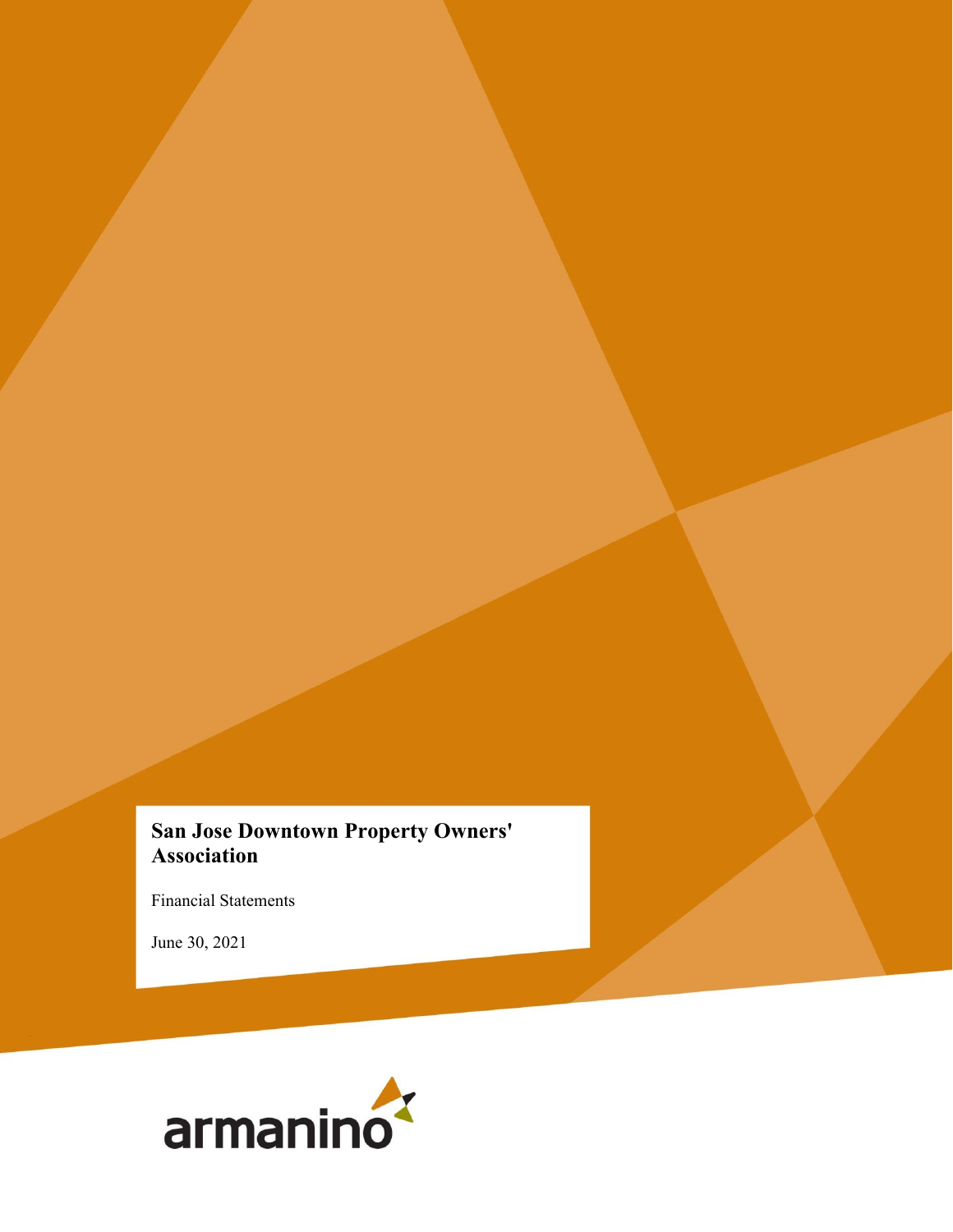## TABLE OF CONTENTS

|                                         | Page No. |
|-----------------------------------------|----------|
| Independent Auditor's Report            | $1 - 2$  |
| <b>Statement of Financial Position</b>  | 3        |
| <b>Statement of Activities</b>          | 4        |
| <b>Statement of Functional Expenses</b> | 5        |
| <b>Statement of Cash Flows</b>          | 6        |
| <b>Notes to Financial Statements</b>    | $7 - 11$ |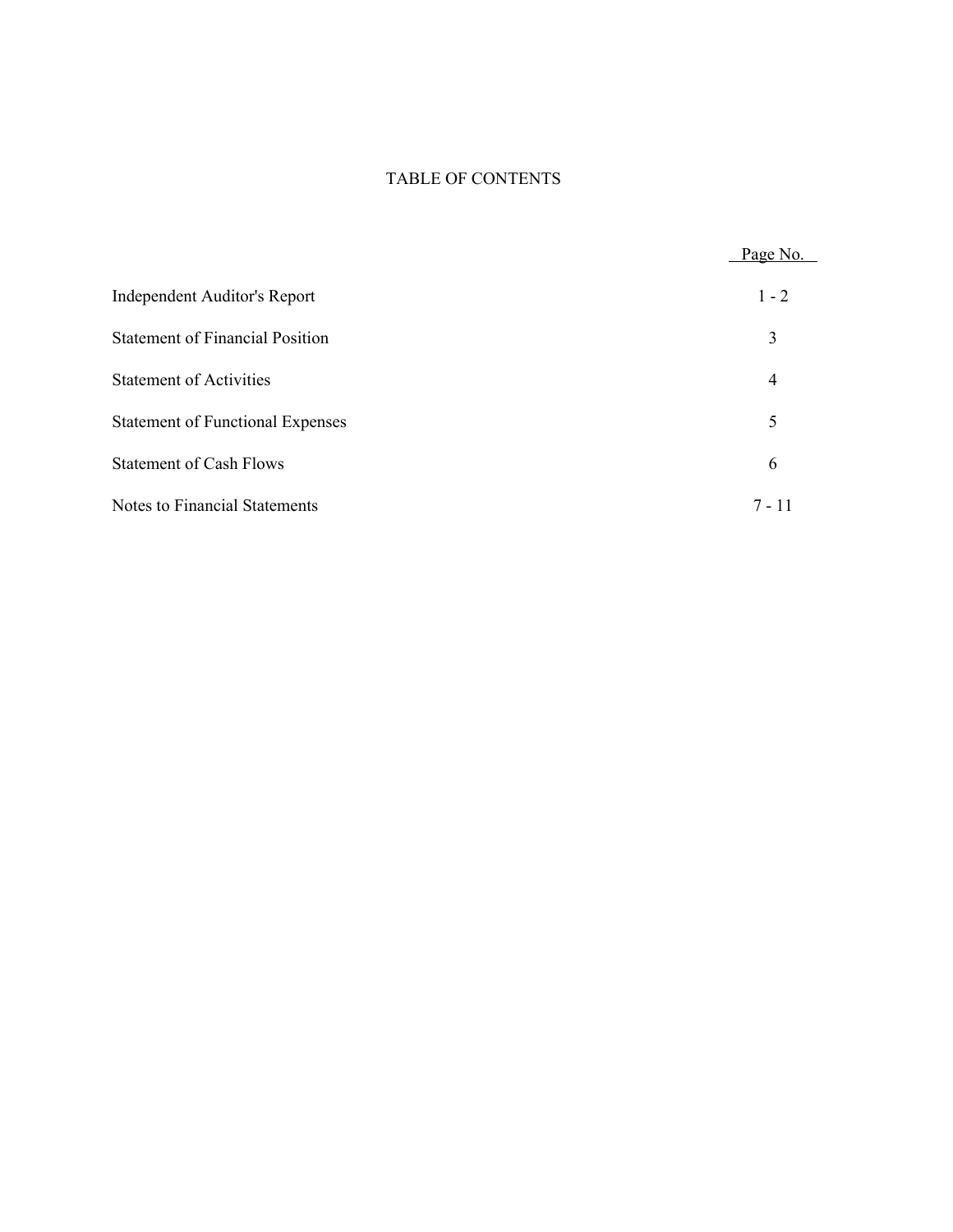

#### INDEPENDENT AUDITOR'S REPORT

To the Board of Directors of San Jose Downtown Property Owners' Association San Jose, California

We have audited the accompanying financial statements of San Jose Downtown Property Owners' Association (a California nonprofit mutual benefit corporation) (the ''Association''), which comprise the statement of financial position as of June 30, 2021, and the related statements of activities, functional expenses, and cash flows for the year then ended, and the related notes to the financial statements.

#### **Management's Responsibility for the Financial Statements**

Management is responsible for the preparation and fair presentation of these financial statements in accordance with accounting principles generally accepted in the United States of America; this includes the design, implementation, and maintenance of internal control relevant to the preparation and fair presentation of financial statements that are free from material misstatement, whether due to fraud or error.

#### **Auditor's Responsibility**

Our responsibility is to express an opinion on these financial statements based on our audit. We conducted our audit in accordance with auditing standards generally accepted in the United States of America. Those standards require that we plan and perform the audit to obtain reasonable assurance about whether the financial statements are free from material misstatement.

An audit involves performing procedures to obtain audit evidence about the amounts and disclosures in the financial statements. The procedures selected depend on the auditor's judgment, including the assessment of the risks of material misstatement of the financial statements, whether due to fraud or error. In making those risk assessments, the auditor considers internal control relevant to the entity's preparation and fair presentation of the financial statements in order to design audit procedures that are appropriate in the circumstances, but not for the purpose of expressing an opinion on the effectiveness of the entity's internal control. Accordingly, we express no such opinion. An audit also includes evaluating the appropriateness of accounting policies used and the reasonableness of significant accounting estimates made by management, as well as evaluating the overall presentation of the financial statements.

We believe that the audit evidence we have obtained is sufficient and appropriate to provide a basis for our audit opinion.

#### **Opinion**

In our opinion, the financial statements referred to above present fairly, in all material respects, the financial position of San Jose Downtown Property Owners' Association as of June 30, 2021, and the changes in its net assets and its cash flows for the year then ended in accordance with accounting principles generally accepted in the United States of America.

#### **Change in Accounting Principle**

As described in Note 2 to the financial statements, the Association has adopted Accounting Standards Update ("ASU") 2014-09, *Revenue from Contracts with Customers (Topics 606)*. Our opinion is not modified with respect to that matter.



iated with Global Network Limited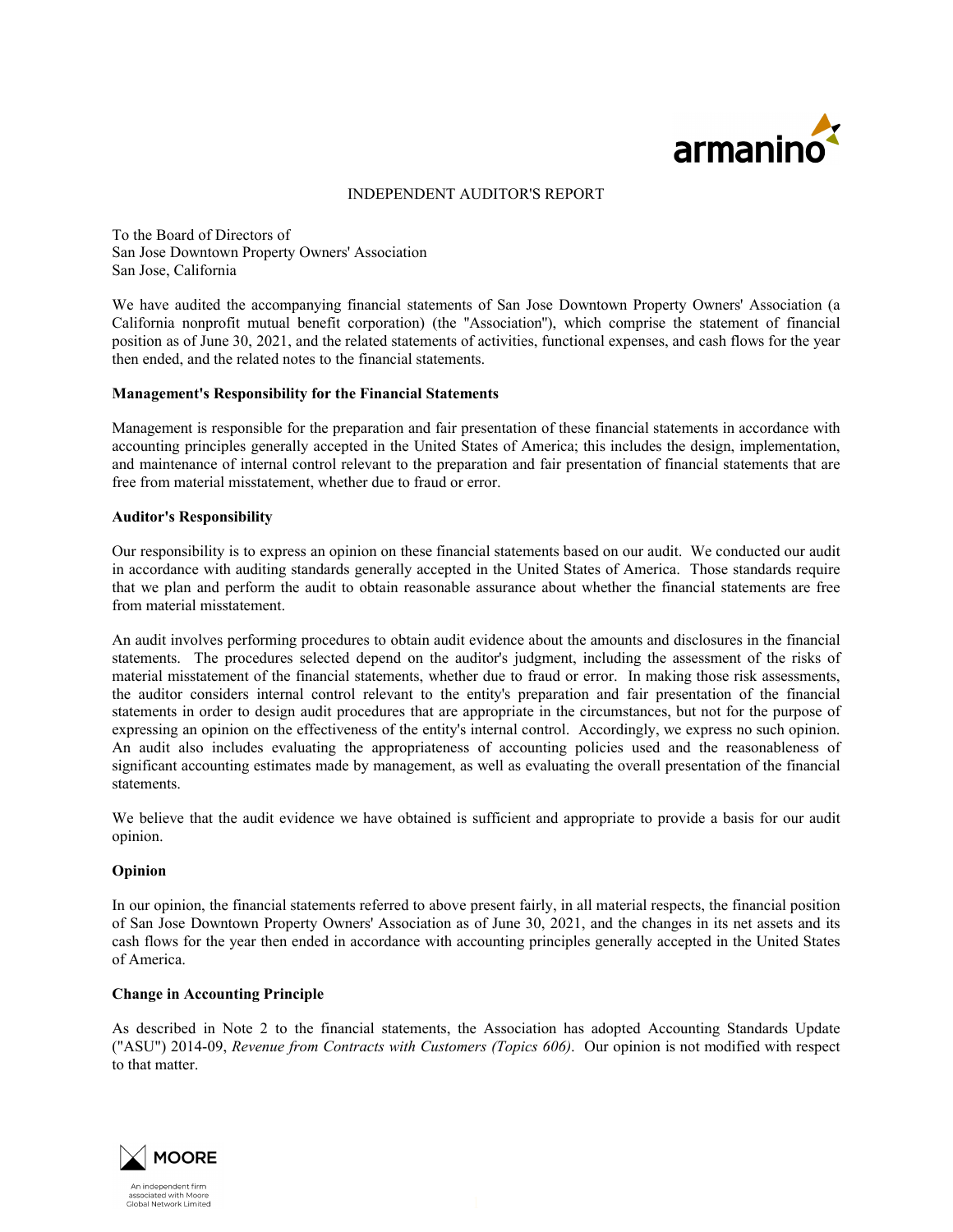#### **Emphasis of Matter**

As discussed in Note 7 to the financial statements, on March 11, 2020, the World Health Organization declared the novel strain of coronavirus (COVID-19) a global pandemic and recommended containment and mitigation measures worldwide. The ultimate financial impact and duration of these events cannot be reasonably estimated at this time. Our opinion is not modified with respect to that matter.

annanino LLP

Armanino<sup>LLP</sup> San Jose, California

September 30, 2021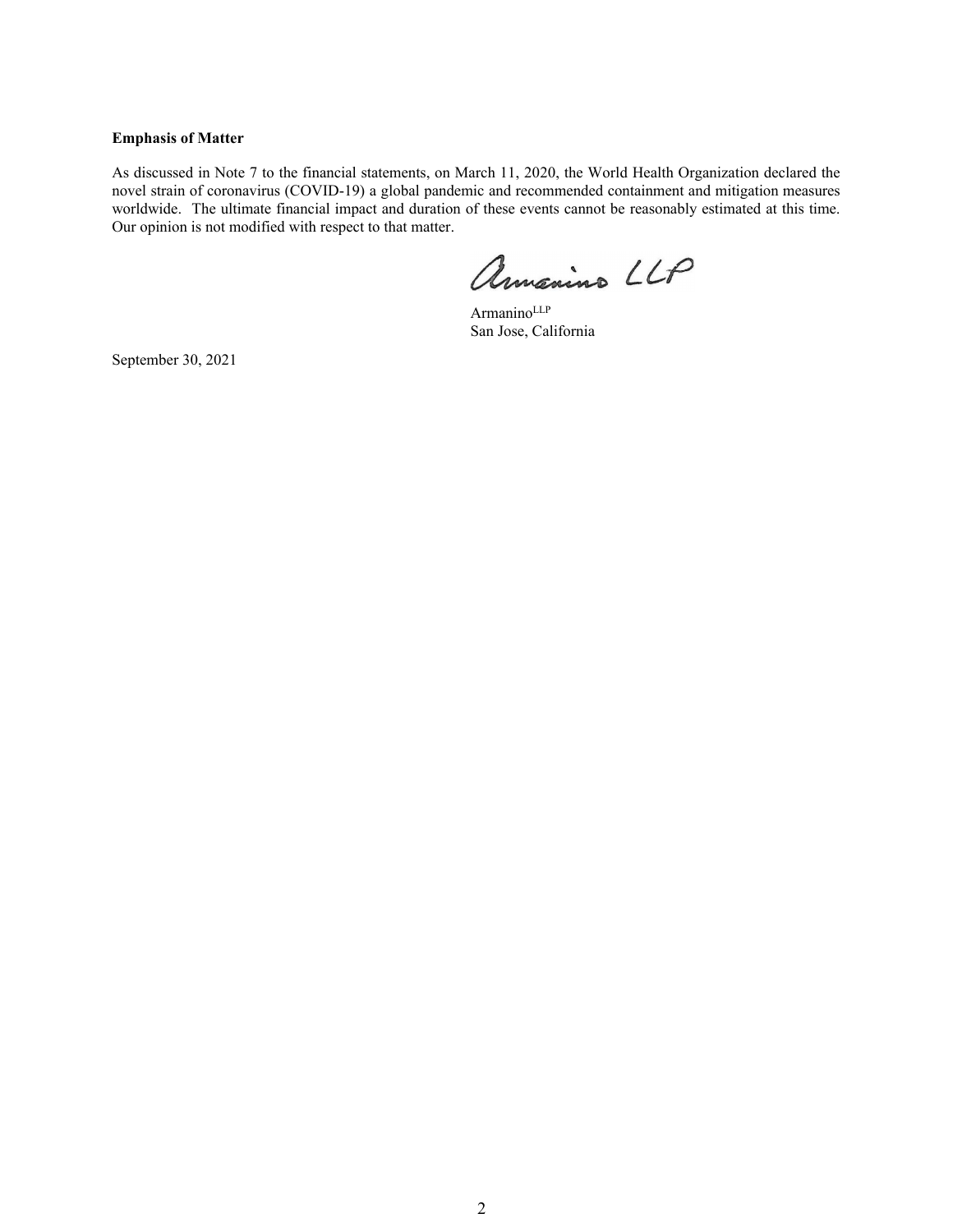## San Jose Downtown Property Owners' Association Statement of Financial Position June 30, 2021

## ASSETS

| Current assets                        |                 |
|---------------------------------------|-----------------|
| Cash and cash equivalents             | \$<br>1,385,808 |
| Accounts receivable                   | 9,496           |
| Contracts receivable                  | 57,388          |
| Prepaid expenses                      | 8,872           |
| Total current assets                  | 1,461,564       |
| Fixed assets, net                     |                 |
| Office equipment                      | 20,266          |
| Accumulated depreciation              | (19, 374)       |
| Total fixed assets, net               | 892             |
| Total assets                          | 1,462,456       |
| <b>LIABILITIES AND NET ASSETS</b>     |                 |
| <b>Current liabilities</b>            |                 |
| Accounts payable                      | \$<br>581,578   |
| Accrued expenses                      | 17,300          |
| Total current liabilities             | 598,878         |
| Net assets without donor restrictions | 863,578         |
| Total liabilities and net assets      | 1,462,456       |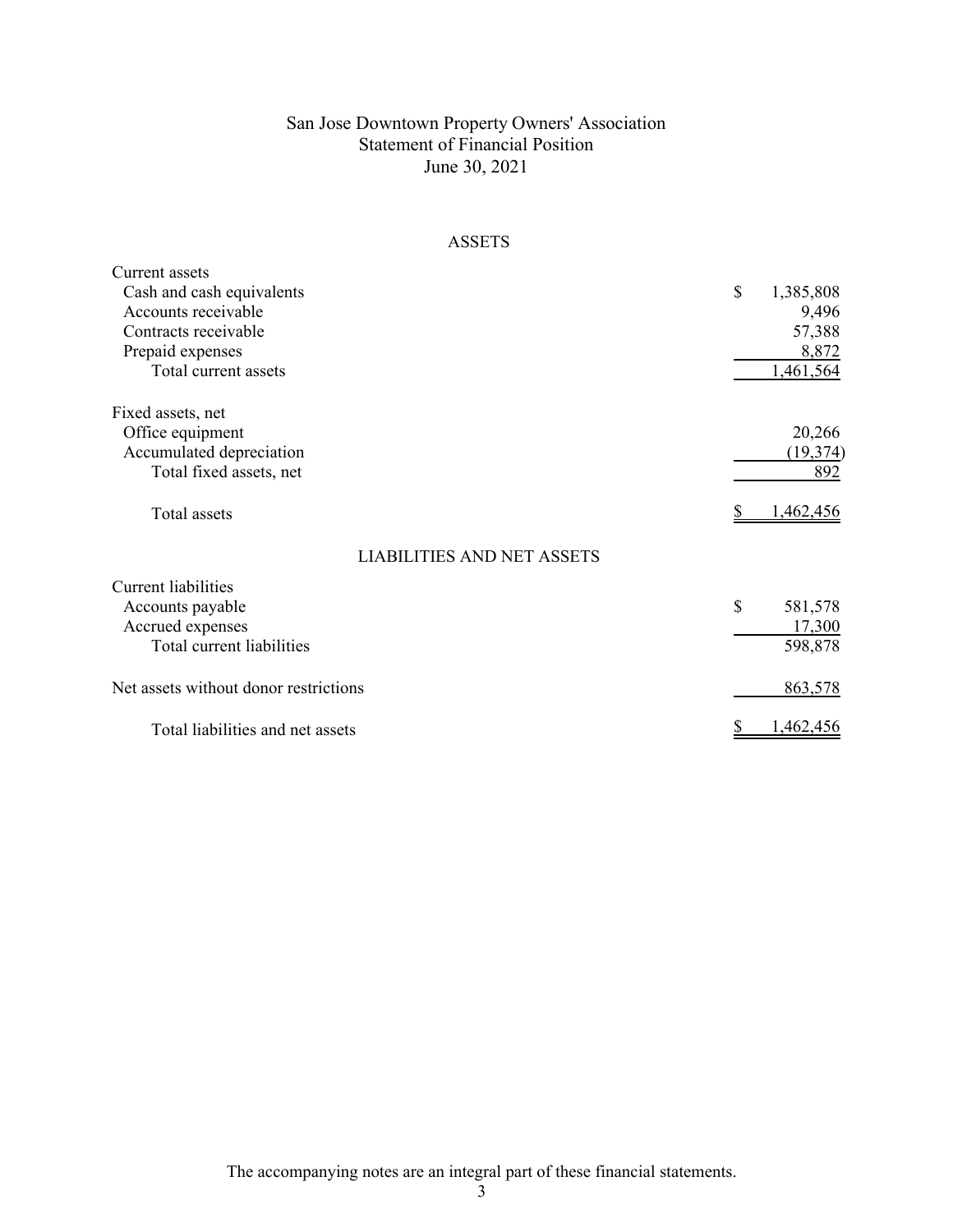## San Jose Downtown Property Owners' Association Statement of Activities For the Year Ended June 30, 2021

| Revenues, gains and other support                        |                 |
|----------------------------------------------------------|-----------------|
| Property owners' assessments                             | \$<br>2,341,426 |
| Exempt properties assessments                            | 622,678         |
| City of San Jose contracts - baseline services           | 395,000         |
| Other contracts                                          | 200,676         |
| Other revenue                                            | 30,100          |
| Interest income                                          | 64              |
| Total revenues, gains and other support                  | 3,589,944       |
| Functional expenses                                      |                 |
| Program services                                         |                 |
| <b>Street Life Projects</b>                              | 534,260         |
| <b>Image Maintenance Projects</b>                        | 215,421         |
| <b>Enhanced Maintenance</b>                              | 50,788          |
| Tree Maintenance                                         | 123,555         |
| <b>District Enhancements</b>                             | 465,573         |
| Clean / Greet Teams                                      | 2,048,973       |
| Total program services                                   | 3,438,570       |
| Support services                                         |                 |
| Management and general                                   | 436,814         |
| Total support services                                   | 436,814         |
| Total functional expenses                                | 3,875,384       |
| Change in net assets                                     | (285, 440)      |
| Net assets without donor restrictions, beginning of year | 1,149,018       |
| Net assets without donor restrictions, end of year       | \$<br>863,578   |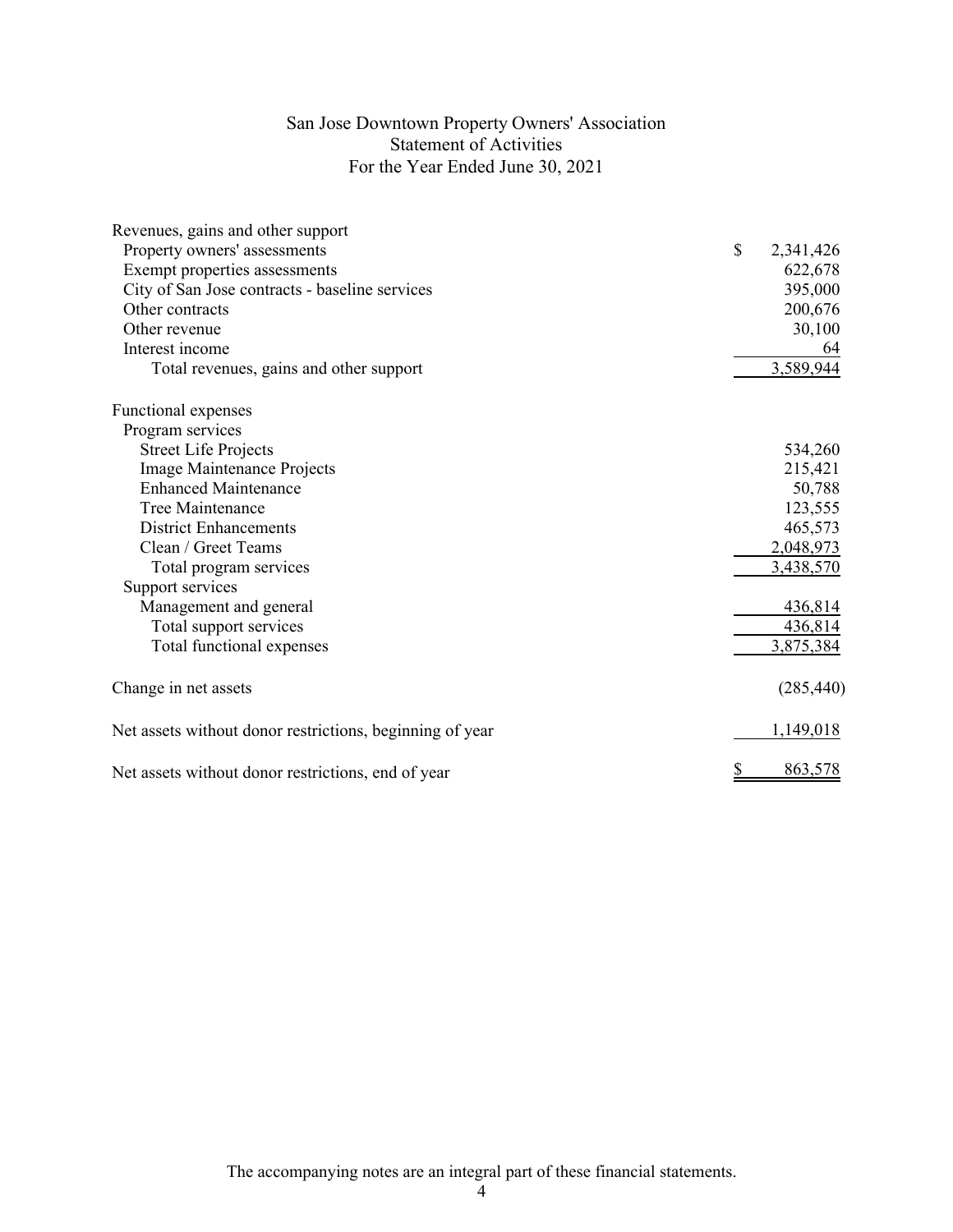## San Jose Downtown Property Owners' Association Statement of Functional Expenses For the Year Ended June 30, 2021

|                              |                               | Image                    |             |                          |                |                          | Total       |                               |              |
|------------------------------|-------------------------------|--------------------------|-------------|--------------------------|----------------|--------------------------|-------------|-------------------------------|--------------|
|                              | <b>Street Life</b>            | Maintenance              | Enhanced    | Tree                     | District       | Clean / Greet            | Program     | Management                    |              |
|                              | Projects                      | Projects                 | Maintenance | Maintenance              | Enhancements   | Teams                    | Services    | and General                   | Total        |
| Functional expenses          |                               |                          |             |                          |                |                          |             |                               |              |
| Subcontractors - Groundwerx  | S<br>$\overline{\phantom{a}}$ | S                        | S           | $\overline{\phantom{a}}$ | $\blacksquare$ | 2,045,871                | \$2,045,871 | S<br>$\overline{\phantom{a}}$ | 2,045,871    |
| Image enhancement            | 531,515                       | 215,421                  | 50,788      | 123,555                  |                |                          | 921,279     | 38,026                        | 959,305      |
| District enhancements        | $\overline{\phantom{0}}$      | $\overline{\phantom{0}}$ |             | $\overline{\phantom{0}}$ | 405,071        | $\overline{\phantom{0}}$ | 405,071     | $\overline{\phantom{0}}$      | 405,071      |
| Management services          |                               |                          |             | $\overline{\phantom{0}}$ |                | $\overline{\phantom{0}}$ |             | 355,404                       | 355,404      |
| Other supplies and materials |                               |                          |             | $\overline{\phantom{a}}$ | 20,502         |                          | 20,502      |                               | 20,502       |
| Professional services        |                               |                          |             | -                        |                |                          |             | 27,740                        | 27,740       |
| Miscellaneous                |                               |                          |             | $\overline{\phantom{a}}$ | 40,000         | 3,102                    | 43,102      | 6,289                         | 49,391       |
| Travel                       |                               |                          |             | $\overline{\phantom{0}}$ |                |                          |             | 1,494                         | 1,494        |
| Insurance                    |                               |                          |             |                          |                |                          |             | 4,746                         | 4,746        |
| Office supplies              | 2,299                         |                          |             | $\overline{\phantom{0}}$ |                |                          | 2,299       | 3,115                         | 5,414        |
| Depreciation                 | 446                           |                          |             |                          |                |                          | 446         |                               | 446          |
|                              | 534,260                       | 215,421                  | 50,788      | 123,555                  | 465,573        | 2,048,973<br>ъ.          | \$3,438,570 | 436,814<br>S.                 | \$ 3,875,384 |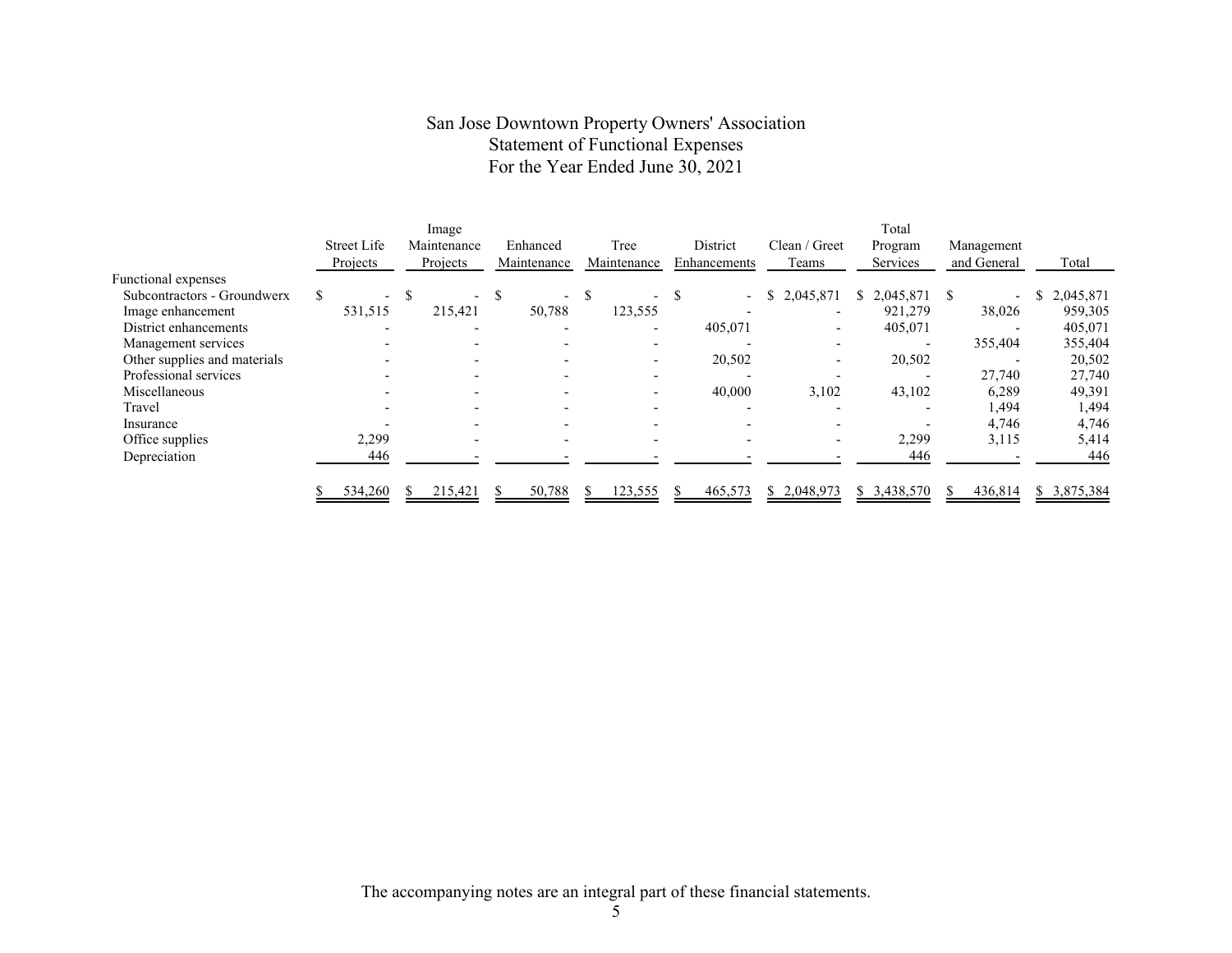## San Jose Downtown Property Owners' Association Statement of Cash Flows For the Year Ended June 30, 2021

| Cash flows from operating activities                      |                  |
|-----------------------------------------------------------|------------------|
| Change in net assets                                      | \$<br>(285, 440) |
| Adjustments to reconcile change in net assets to net cash |                  |
| used in operating activities                              |                  |
| Depreciation                                              | 446              |
| Changes in operating assets and liabilities               |                  |
| Accounts receivable                                       | (4,587)          |
| Contracts receivable                                      | 71,186           |
| Prepaid expenses                                          | (1,872)          |
| Accounts payable                                          | (133, 104)       |
| Accrued expenses                                          | 500              |
| Net cash used in operating activities                     | (352, 871)       |
| Net decrease in cash and cash equivalents                 | (352, 871)       |
| Cash and cash equivalents, beginning of year              | 1,738,679        |
| Cash and cash equivalents, end of year                    | 1,385,808        |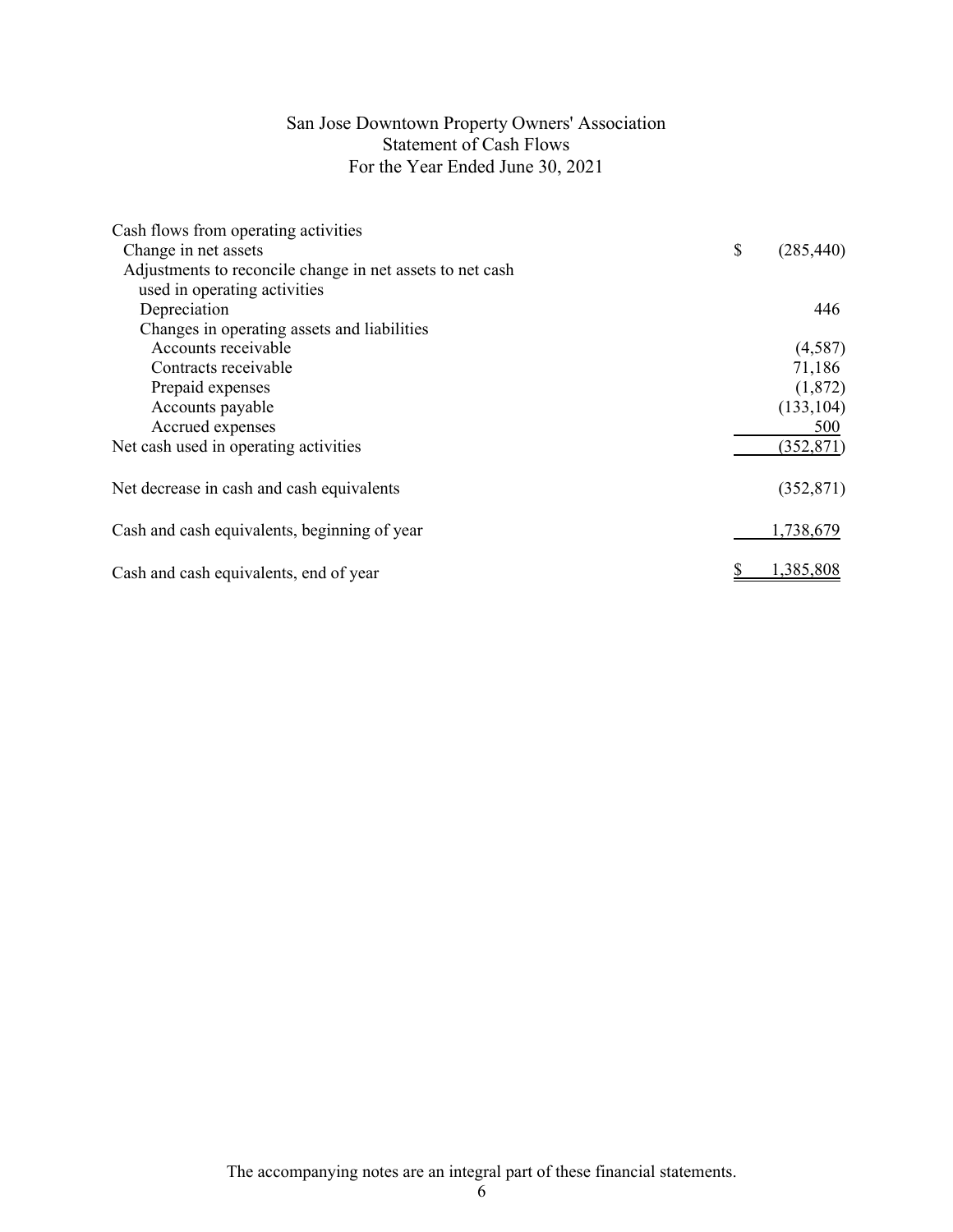### 1. NATURE OF OPERATIONS

The San Jose Downtown Property Owners' Association (the "Association") is a corporation organized under the California Nonprofit Mutual Benefit Corporation Law. The Association is exempt from federal income tax under Section 501(c)(6) of the Internal Revenue Code. The Association's operation commenced on January 28, 2008. The purpose of the Association is to improve downtown San Jose, California with enhanced services including:

(a) Clean teams that will sweep, scrub, power wash sidewalks, remove litter and graffiti, and increase the frequency of trash removal and maintenance of public spaces within downtown.

(b) Information and safety ambassadors to provide information on downtown activities and establishments, prevent crime and work productively with social service providers.

(c) Image enhancement and cosmetic improvements to visually improve downtown.

(d) Tree maintenance to maintain the street trees and palms within the downtown San Jose Property-based Business Improvement District ("PBID") boundary.

(e) Enhanced security services to provide a visible uniformed presence at the properties and parcels within the downtown San Jose PBID boundary.

(f) Business development program designed to keep and attract jobs, investment and new businesses to downtown San Jose.

#### 2. SUMMARY OF SIGNIFICANT ACCOUNTING POLICIES

#### Basis of presentation

In accordance with accounting principles generally accepted in the United States of America, the Association reports its financial position and operating activities in two classes of net assets: net assets without donor restrictions and net assets with donor restrictions. There are currently no net assets with donor restrictions.

### Change in accounting policy

In May 2014, the Financial Accounting Standards Board ("FASB") issued Accounting Standards Update ("ASU") 2014-09, *Revenue from Contracts with Customers (Topics 606)*. This ASU provides a five-step analysis of contracts to determine when and how revenue is recognized and replaces most existing revenue recognition guidance in U.S. GAAP. The core principle of the new guidance is that an entity should reflect the transfer of goods and services to customers in an amount equal to the consideration the entity receives or expects to receive. The Association adopted ASU 2014-09 with a date of the initial application of July 1, 2020, using the full retrospective method. The adoption of ASU 2014-09 did not have a significant impact on the Association's financial position, result of operations, or cash flows. No changes were required to previously reported revenue as a result of the adoption of this standard.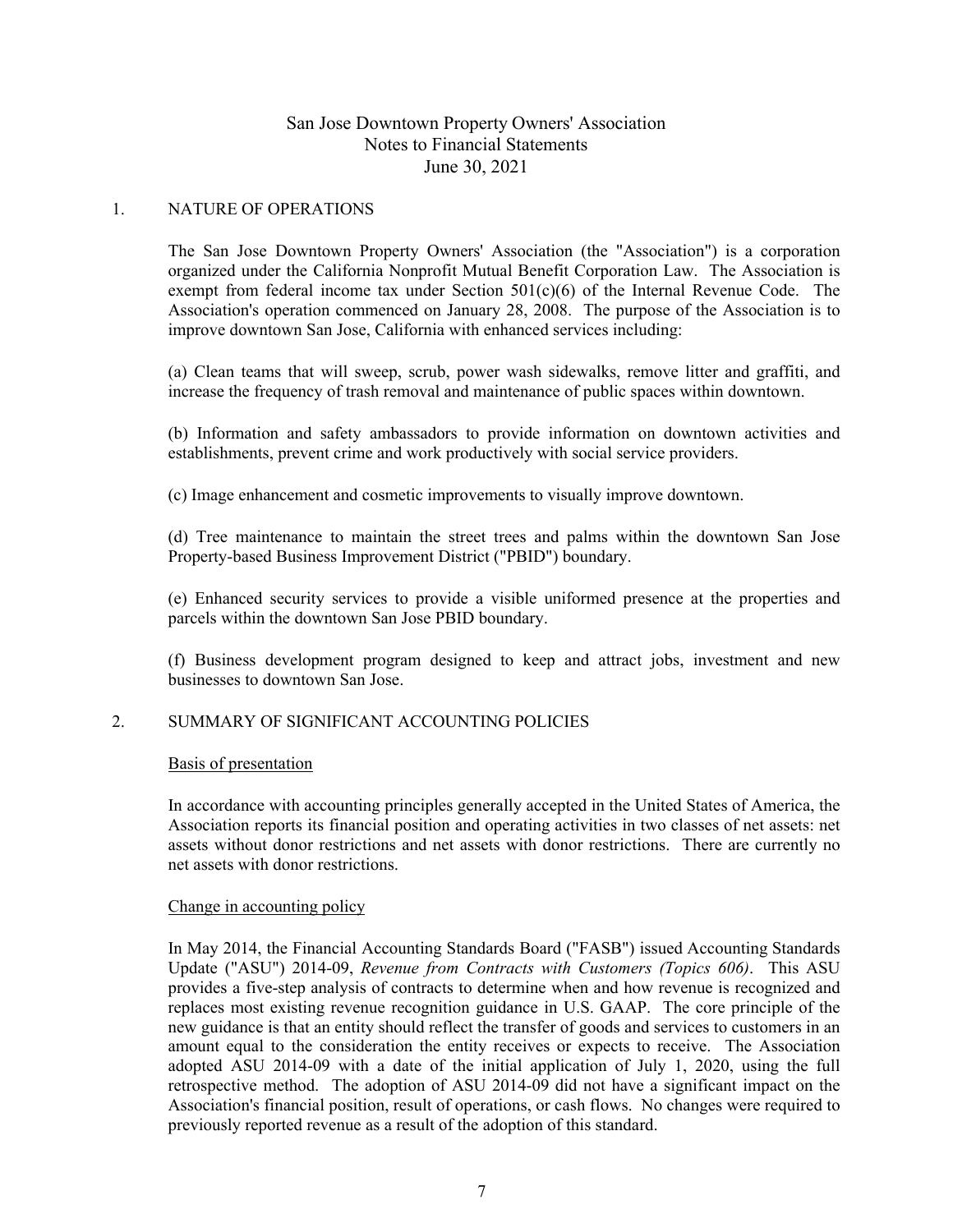### 2. SUMMARY OF SIGNIFICANT ACCOUNTING POLICIES (continued)

#### Cash and cash equivalents

Cash and cash equivalents include highly liquid investments and investments with an original maturity of three months or less, and exclude donor restricted receipts and amounts designated for long-term purposes. The Association maintains its cash in bank deposit accounts which, at times, may exceed federally insured limits. The Association has not experienced any losses in such accounts. Management believes it is not exposed to any significant risk on cash accounts.

#### Receivables

Receivables represent amount due from grants, contracts and fees that are carried at the original invoice amount less an estimate made for doubtful accounts based on a review of all outstanding amounts. Receivables are written off when deemed uncollectible and recoveries of receivables previously written off are recorded when received. No allowance for uncollectible receivables has been presented since all amounts are deemed to be collectible.

#### Prepaid expenses

Prepaid expenses result from advances or deposits on goods or services that will be received in the following year. Direct event expenses are recorded in the year the event takes place.

#### Property and equipment

The Association's policy is to capitalize property and equipment purchases in excess of \$3,000. Any furniture, equipment or other assets purchased under a grant or a service contract are considered the property of the granting agency and will not be capitalized. Depreciation is computed using straight-line depreciation methods over the asset's estimated useful lives. Depreciation expense for the year ended June 30, 2021 was \$446.

### Deferred revenue

Deferred revenue results from assessments, contract or sponsorship revenue received for a specific event scheduled in the following year. Revenue is recognized in the period that the related expenses are incurred.

#### Revenue recognition

The Association recognizes revenue and support on the accrual basis of accounting. Revenue from grants which have been classified as "exchange transactions" and program fees are recognized as revenue in the period in which the service is provided. The Association follows the following steps to determine revenue recognition:

- $\bullet$  Identifying the contract(s) with a customer,
- $\bullet$  Identifying the performance obligations in the contract(s),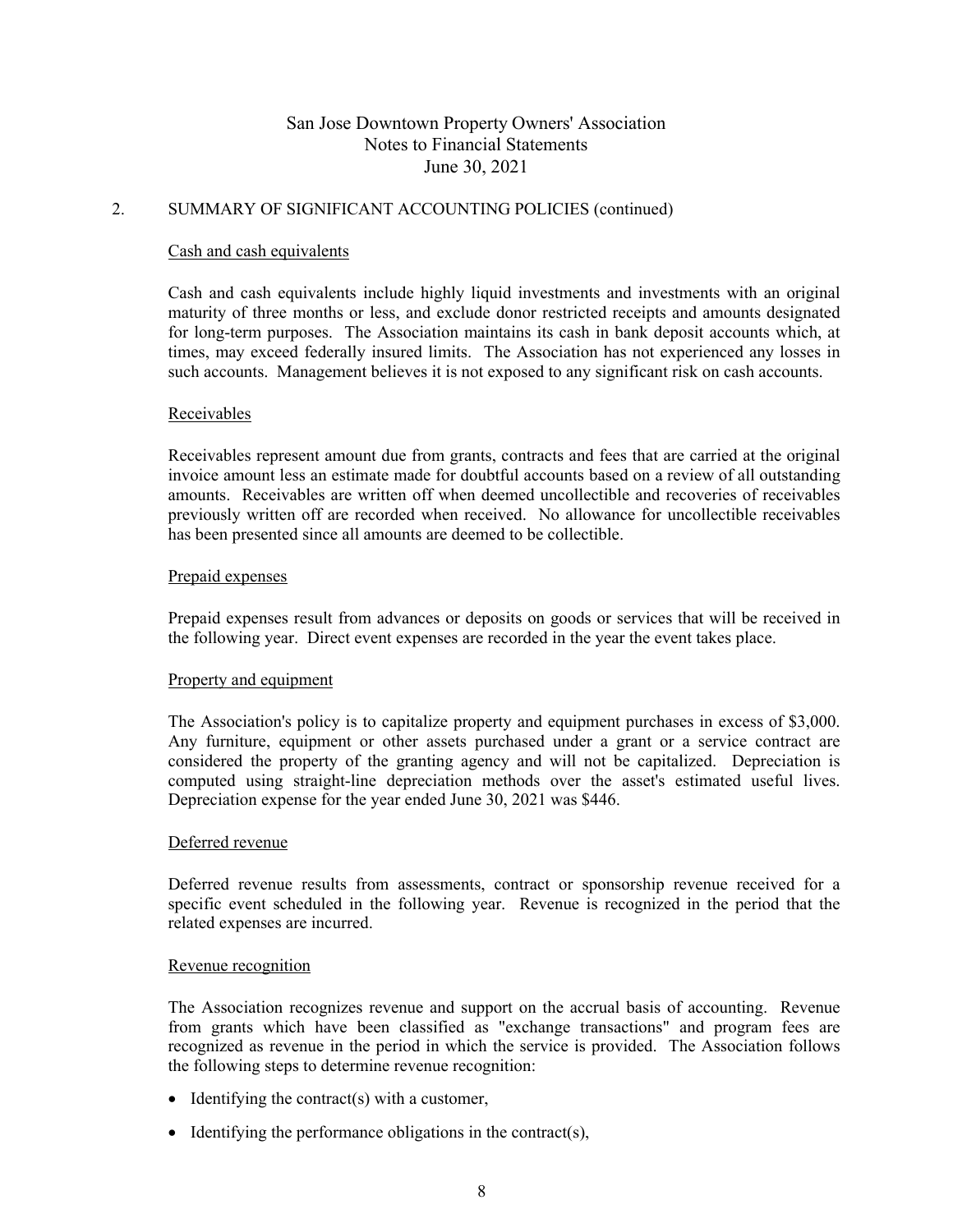### 2. SUMMARY OF SIGNIFICANT ACCOUNTING POLICIES (continued)

### Revenue recognition (continued)

- Determining the transaction price,
- Allocating the transaction price to the performance obligations in the contract(s), and
- Recognizing revenue when, or as, the Association satisfies a performance obligation.

### Advertising costs

The Association's policy is to expense advertising costs as the costs are incurred.

### Functional expenses

Costs of providing the Association's activities have been allocated between program services and management and general based upon estimates of time and costs incurred by the Association.

#### Income tax status

San Jose Downtown Property Owners' Association is exempt from federal income taxes under Section 501(c)(6) of the Internal Revenue Code and state income taxes under Section 23701(d) of the California Taxation Code. Accordingly, no provision for income taxes has been made in the accompanying statements.

The Association files information returns in the U.S. federal jurisdiction and state of California. The Association's federal returns for the years ended June 30, 2018 and beyond remain subject to possible examination by the Internal Revenue Service. The Association's California returns for the years ended June 30, 2017 and beyond remain subject to possible examination by the Franchise Tax Board.

### Use of estimates

The preparation of financial statements in conformity with accounting principles generally accepted in the United States of America requires management to make estimates and assumptions that affect the reported amounts of assets and liabilities at the date of the financial statements and the reported amounts of revenues and expenses during the period. Accordingly, actual results could differ from those estimates.

#### Subsequent events

Management of the Association has evaluated events and transactions subsequent to June 30, 2021 for potential recognition or disclosure in the financial statements. The Association did not have subsequent events that required recognition or disclosure in the financial statements for the year ended June 30, 2021. Subsequent events have been evaluated through the date the financial statements became available to be issued, September 30, 2021.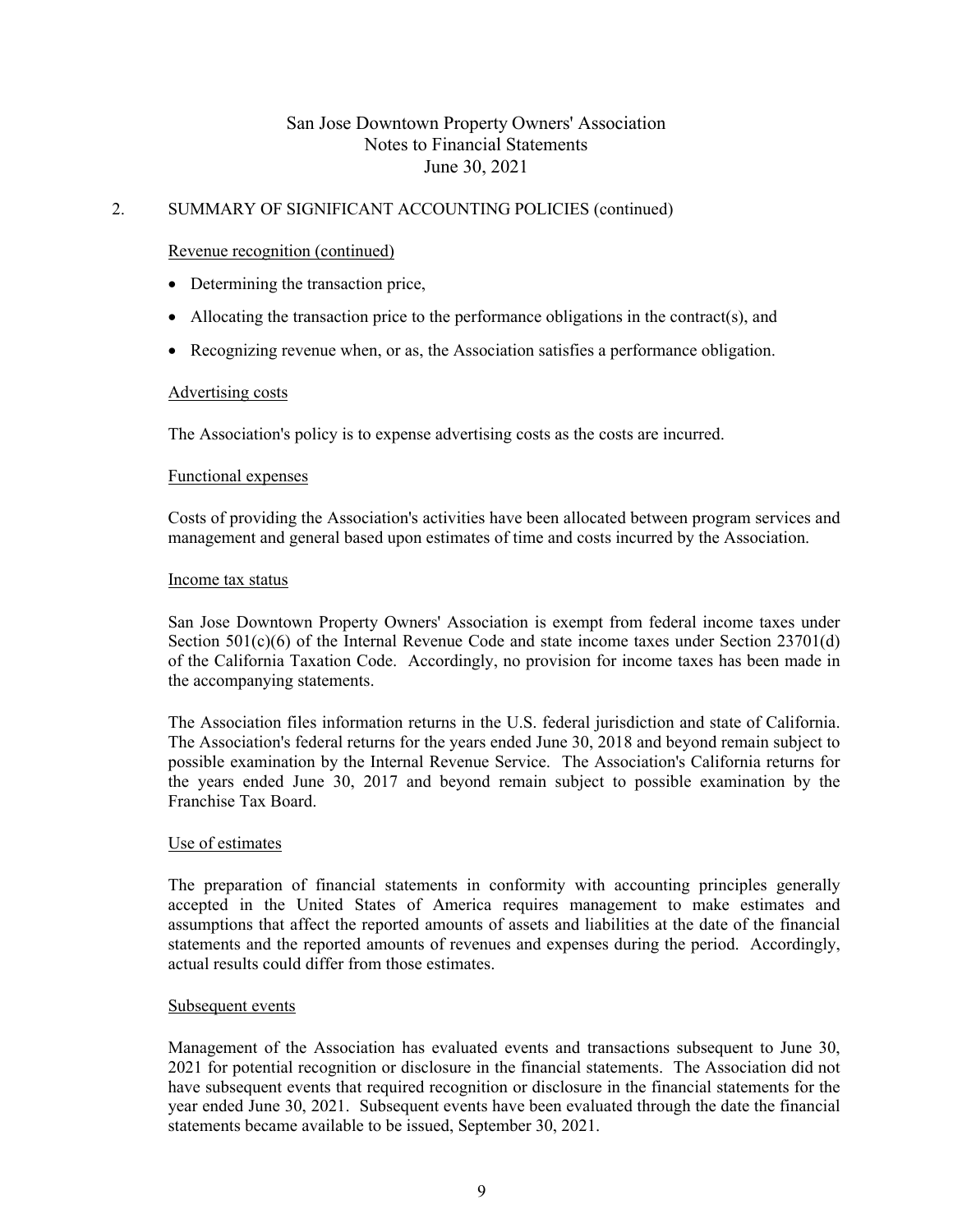### 3. PROPERTY-BASED IMPROVEMENT DISTRICT

In August 7, 2007, City of San Jose City Resolution No. 73937 established and defined the San Jose Downtown Property-Based Improvement District ("PBID" or "District"). The PBID is funded by an assessment levied on the property owners located within the District and approved through a petition and mail-ballot process. The PBID was scheduled to terminate on December 31, 2012, however, the PBID was renewed for an additional ten years through December 31, 2022.

The Association was incorporated as a California Nonprofit Mutual Benefit Corporation to provide oversight of the District, to contract on behalf of the District, and to review and provide leadership and guidance to the members of the District.

### 4. SAN JOSE DOWNTOWN ASSOCIATION

On January 28, 2008, the Association entered into an agreement with San Jose Downtown Association ("SJDA") to receive management services. The agreement has been extended several times and continues through January 31, 2022. The entities have separate boards of directors and operate as separate entities. As a fee for the management services, SJDA will receive up to and not to exceed 9.9% of the total revenue received by the Association. The fee is payable semi-annually. For the year ended June 30, 2021, the Association incurred expenses from this agreement totaling \$355,404.

The Association also has an arrangement with SJDA in which salaries for four SJDA employees who work on the PBID projects are paid through SJDA and reimbursed by the Association. For the year ended June 30, 2021, the Association paid a total of \$363,000 towards salaries of a Business Development Program Manager, a Street Life Program Project Manager, a Community Engagement Manager and a PBID coordinator under this arrangement.

On January 15, 2013, SJDA on behalf of the Association entered into an Environmental and Maintenance and Supplemental Security Services agreement with Block by Block. The original agreement was for a period of three years and expired on January 14, 2016. The agreement has been amended and renewed and will expire on January 14, 2022.

### 5. ASSESSMENTS ON SARA PARCELS

There are certain parcels of Federal and State SARA (Successor Agency to the Redevelopment Agency of the City of San Jose) properties where assessments continue to be made on an annual basis although management of the Association believes collectability to be uncertain. Assessments are recognized in revenue upon the sale of each parcel. There were no SARA parcels sold during the year ended June 30, 2021. There are other assessments related to SARA transfers to the City of San Jose that have not been included in accounts receivable or recognized in revenue, and collectability is entirely dependent on sufficient proceeds being available at the time of any potential sale of each parcel.